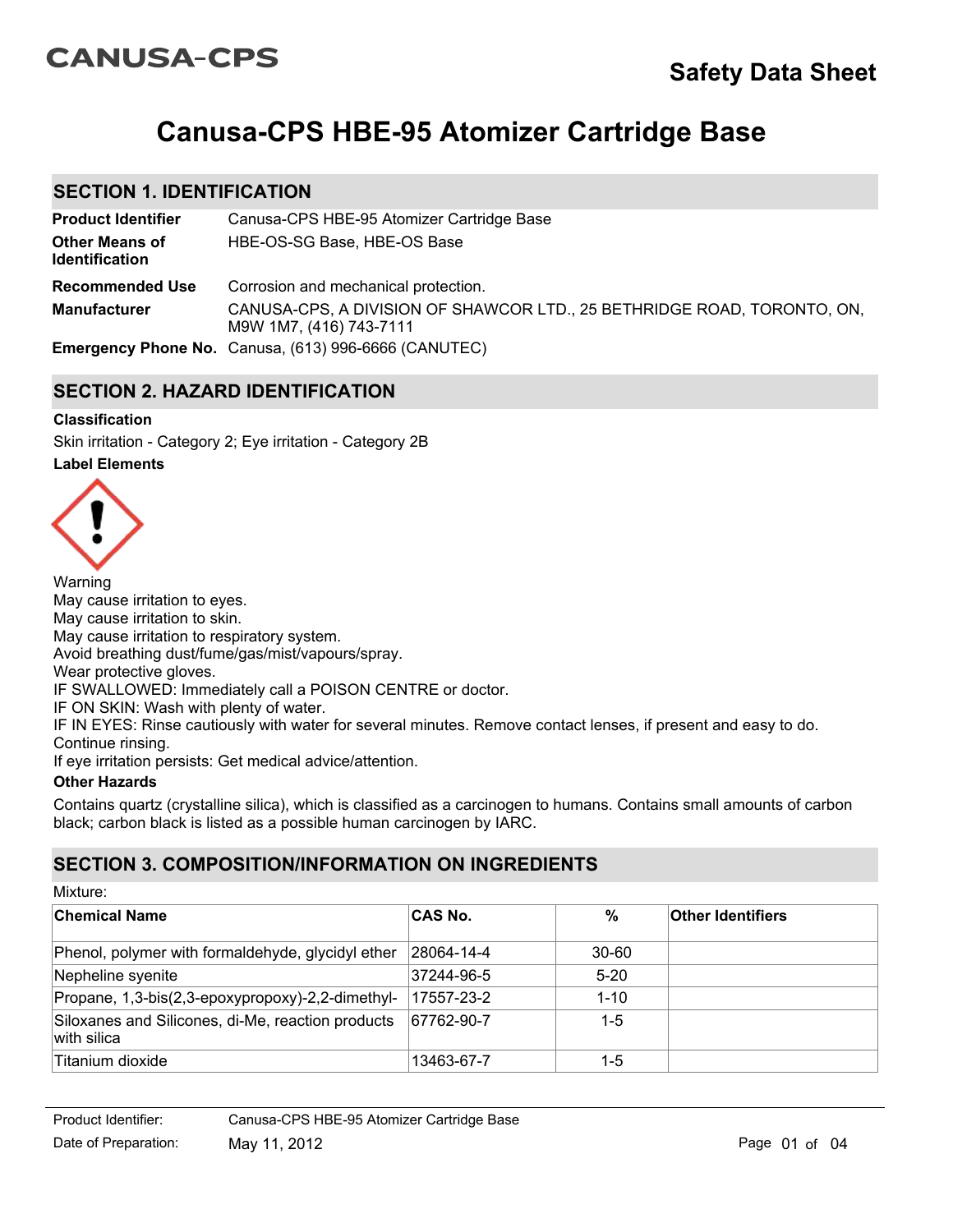# **SECTION 4. FIRST-AID MEASURES**

#### **First-aid Measures**

#### **Inhalation**

Move to fresh air. Get medical advice or attention if you feel unwell or are concerned.

#### **Skin Contact**

Immediately wash gently and thoroughly with lukewarm, gently flowing water and mild soap for 15-20 minutes. Remove contaminated clothing. Get medical advice or attention if you feel unwell or are concerned.

#### **Eye Contact**

Immediately rinse the contaminated eye(s) with lukewarm, gently flowing water for 15-20 minutes, while holding the eyelid(s) open. If eye irritation persists, get medical advice or attention.

#### **Ingestion**

Do not induce vomiting. Call Poison Centre or doctor.

## **SECTION 5. FIRE-FIGHTING MEASURES**

#### **Extinguishing Media**

#### **Suitable Extinguishing Media**

Water spray; dry chemical; carbon dioxide.

#### **Specific Hazards Arising from the Product**

Irritating vapours may be released during decomposition.

Toxic and irritating gases including; oxides of carbon, organic acids, carboxylic acids, aldehydes, alcohols, acrolein, phosphorous oxides, and sulfur oxides.

#### **Special Protective Equipment and Precautions for Fire-fighters**

Use a self-contained breathing apparatus and full protective clothing. Do not use direct stream of water.

## **SECTION 6. ACCIDENTAL RELEASE MEASURES**

#### **Personal Precautions, Protective Equipment, and Emergency Procedures**

Remove all sources of ignition. Wear appropriate personal protective equipment.

#### **Environmental Precautions**

Prevent run-off from entering drains or waterways.

#### **Methods and Materials for Containment and Cleaning Up**

Soak up spills with inert absorbent material and place in a suitable closed container; dispose of in compliance with applicable legislation.

## **SECTION 7. HANDLING AND STORAGE**

#### **Precautions for Safe Handling**

Wear appropriate PPE.

#### **Conditions for Safe Storage**

Cool, dry environment. Separate from incompatible materials (see Section 10: Stability and Reactivity).

## **SECTION 8. EXPOSURE CONTROLS/PERSONAL PROTECTION**

#### **Appropriate Engineering Controls**

General ventilation is usually adequate. Use local exhaust ventilation and enclosure, if necessary, to control amount in the air.

## **Individual Protection Measures**

#### **Eye/Face Protection**

Wear chemical safety goggles.

#### **Skin Protection**

Product Identifier:

Canusa-CPS HBE-95 Atomizer Cartridge Base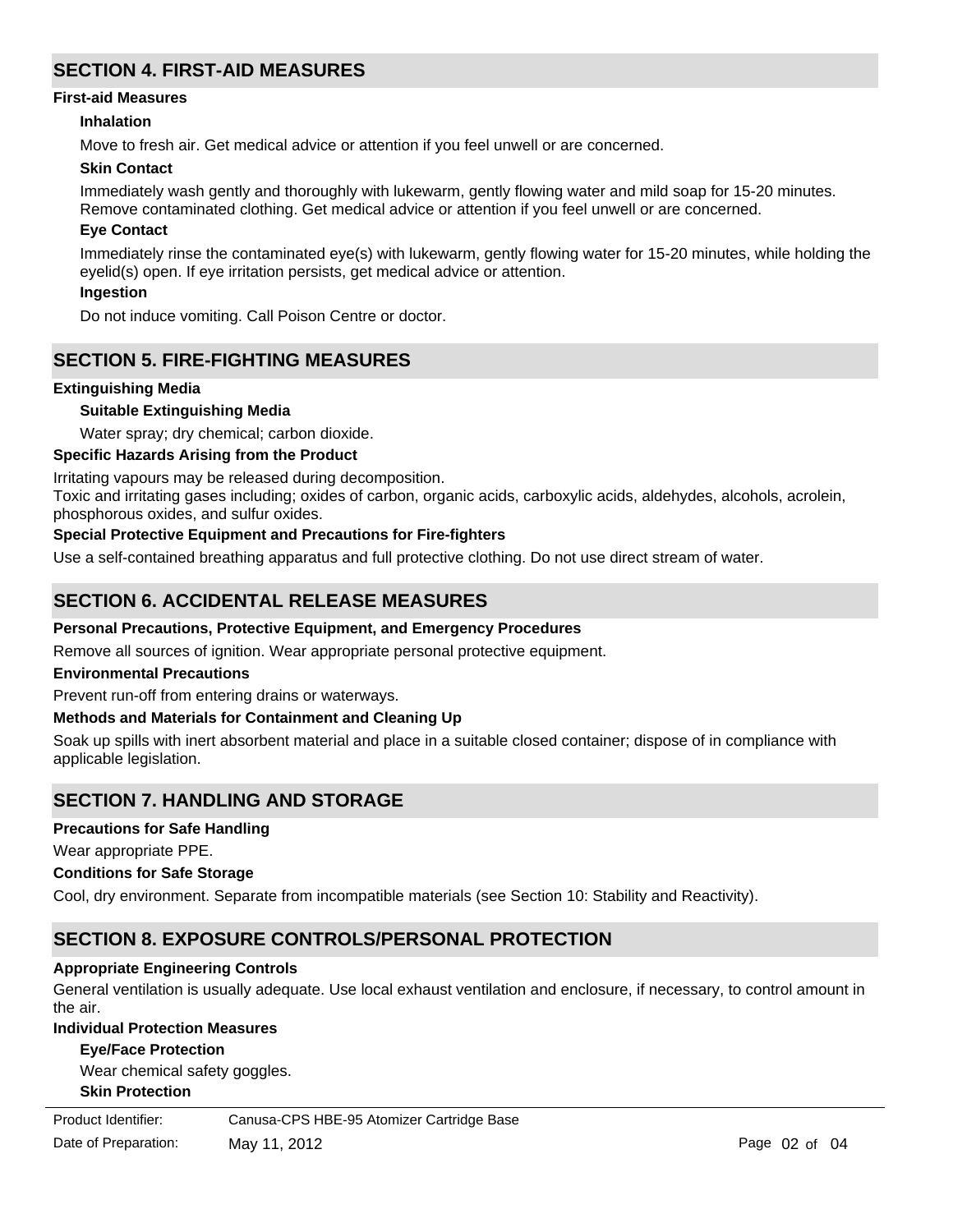# **SECTION 9. PHYSICAL AND CHEMICAL PROPERTIES**

| <b>Basic Physical and Chemical Properties</b> |               |
|-----------------------------------------------|---------------|
| Appearance                                    | White.        |
| <b>Relative Density (water = 1)</b>           | 1.2           |
| <b>Other Information</b>                      |               |
| <b>Physical State</b>                         | Liquid        |
| <b>Other Physical Property 1</b>              | Odour: Slight |

# **SECTION 10. STABILITY AND REACTIVITY**

**Chemical Stability** Normally stable. **Reactivity** Avoid strong acids and oxidizers.

# **SECTION 11. TOXICOLOGICAL INFORMATION**

#### **Acute Toxicity**

| <b>Chemical Name</b>                                             | <b>LC50</b>                                 | LD50 (oral)         | LD50 (dermal)            |
|------------------------------------------------------------------|---------------------------------------------|---------------------|--------------------------|
| Propane, 1,3-bis(2,<br>$ 3$ -epoxypropoxy)-2,<br>$ 2$ -dimethyl- |                                             | 4500 mg/kg (rat)    |                          |
| Titanium dioxide                                                 | $> 6820$ mg/m3 (rat) (4-hour  <br>exposure) | > 25000 mg/kg (rat) | $> 10000$ mg/kg (rabbit) |

#### **Skin Corrosion/Irritation**

May cause irritation.

#### **Serious Eye Damage/Irritation**

May cause irritation.

#### **STOT (Specific Target Organ Toxicity) - Single Exposure**

**Inhalation**

May cause irritation.

#### **Ingestion**

Harmful if swallowed.

## **Carcinogenicity**

| <b>Chemical Name</b>                                                                                     | <b>IARC</b>       | <b>ACGIH®</b>  | <b>INTP</b> | <b>OSHA</b> |
|----------------------------------------------------------------------------------------------------------|-------------------|----------------|-------------|-------------|
| Propane, 1,3-bis(2,<br>$ 3$ -epoxypropoxy)-2,<br>$ 2$ -dimethyl-                                         | Not Listed        | Not designated | Not Listed  | Not Listed  |
| Siloxanes and Silicones,<br>di-Me, reaction products with<br>silica                                      | Not Listed        | Not designated | Not Listed  | Not Listed  |
| Nepheline syenite                                                                                        | <b>Not Listed</b> | Not designated | Not Listed  | Not Listed  |
| Titanium dioxide                                                                                         | Group 2B          | A4             | Not Listed  | Not Listed  |
| Silica is completely encapsulated in the product. Carbon black is completely encapsulated in the product |                   |                |             |             |

Silica is completely encapsulated in the product. Carbon black is completely encapsulated in the product.